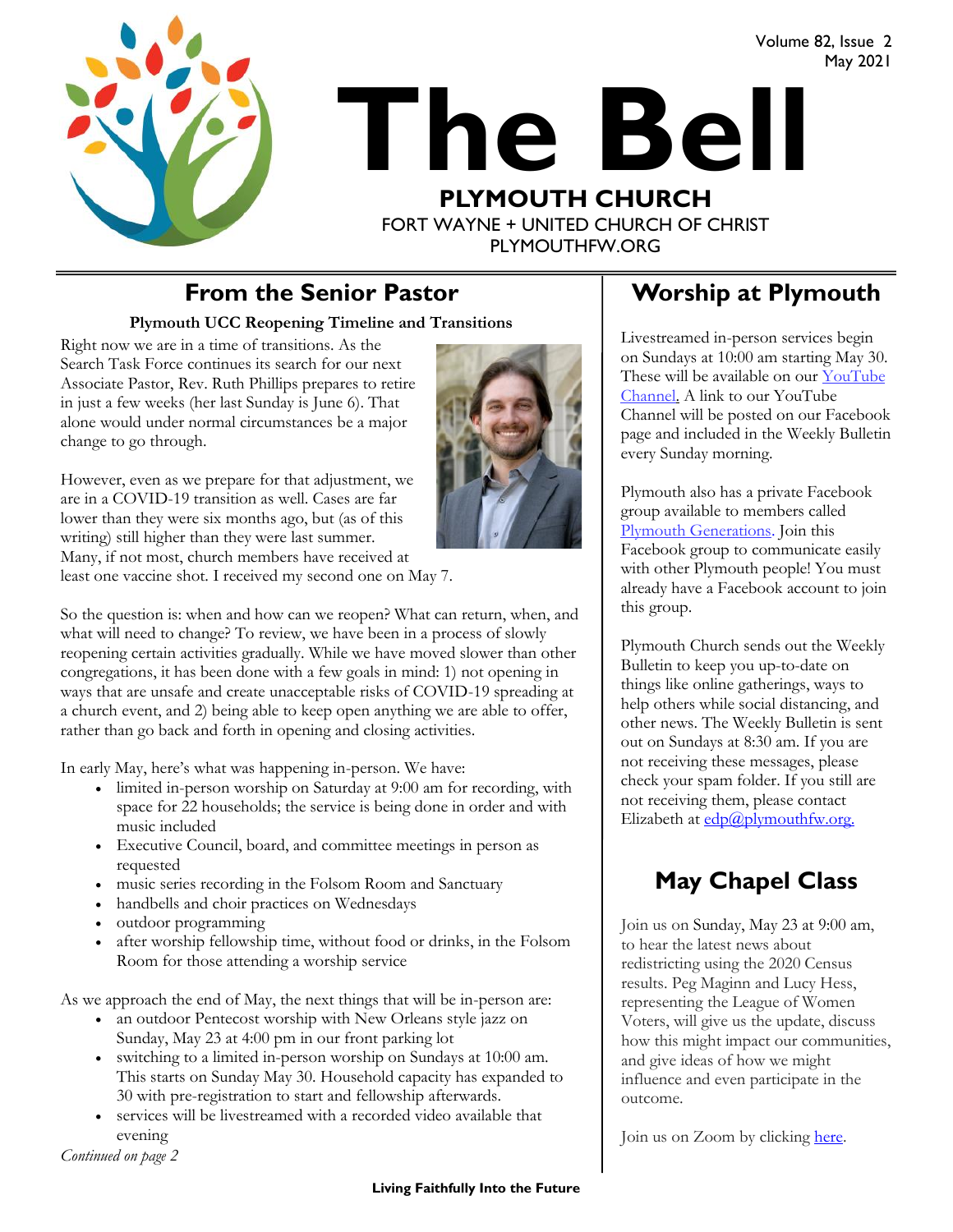#### *Senior Pastor Continued*

As June arrives, based on how COVID-19 rates are evolving, we will expand the number of households who can attend to at least 40, which will still allow for some distancing. Our current assumption is that until no one needs to wear a mask, everyone in worship should wear a mask. We will have another outdoor gathering on **Sunday, June 6 from 11:30 am - 1:30 pm** as we bid farewell to Rev. Ruth. The other change is that we are working on hiring an office receptionist, hopefully to begin by mid-June. At that point, we will be able to re -open the front office. This would mean the church building would be unlocked for normal business hours from Tuesday-Thursday. At that point, it would end the need to call in advance for entering the building, though meetings and events would still need to be scheduled in advance.

The further we look ahead, the more uncertain the timeline becomes. We expect to add household capacity through the summer, eventually making it unlimited and ending pre-registrations. As we regain a sense of normalcy, we will begin to reincorporate elements of the worship service that were cut during COVID, such as the Call to Worship, Peace Prayer, and additional music.

There are, however, a number of unknowns to which none of us have answers. Here are some of the questions we are wrestling with.

- **- Fellowship**: When can we safely serve coffee/water? When can we resume serving donuts/pastries? Or should we go with pre-wrapped items only?
- **- Worship**: When can we resume Communion either by our own small cups and bread; or Intinction?
- When can ushers resume collecting the offering during service?
- When can pew pads for sign in be resumed?
- When can we safely resume the passing of peace in worship?
- When can the choir be expected to gather and sing on a regular basis?
- When can members attending be allowed to safely sing along with music and hymns?
- When can we end the use of universal mask wearing for those in building?

There are other questions we have not considered and on topics not mentioned here. This will be a slow evolution, a gradual shift back to normalcy. All of it is contingent on case numbers falling and all of us looking out for one another. It is my hope and prayer that we will continue to keep one another in prayer and to care for one another in this ambiguous time of transition, in expectation that God will continue to guide us to live faithfully into the future.

Peace,

Rev. Dr. Timothy C. Murphy, Senior Pastor





# **An Update from the Search Task Force**

Many of you have asked for an update on the search to find and call an associate minister for Plymouth. While much of our work requires confidentiality, we also feel it necessary to let everyone know where our search stands. To date we have received 12 profiles of potential candidates to view. Of those 12, the task force decided not to extend interviews to 6 candidates and 6 candidates have been granted a first and second interview. Of the 6 we have interviewed, 1 candidate has completed a neutral pulpit in Fort Wayne and we have extended the opportunity to another candidate (the details are still being discussed).

Our discernment continues and we hope to offer a candidate to the congregation very soon. We feel it would be inappropriate to put an exact timeline to it. While Rev. Ruth's upcoming retirement date is on our minds, we are careful not to let that rush the process of discerning where God may be leading our task force. Please rest assured that we continue to work diligently to find the best possible associate ministerial candidate to serve Plymouth Church into the future.

Thank you for the opportunity to serve,

| Beth Walker & Bill | Kristen Miller |
|--------------------|----------------|
| Vrabel: co-chairs  | Kyle Miller    |
| Roger Eversole     | Sandy Moliere  |
| Linda Hite         | Chris Randolph |
| Dee Hoffman        |                |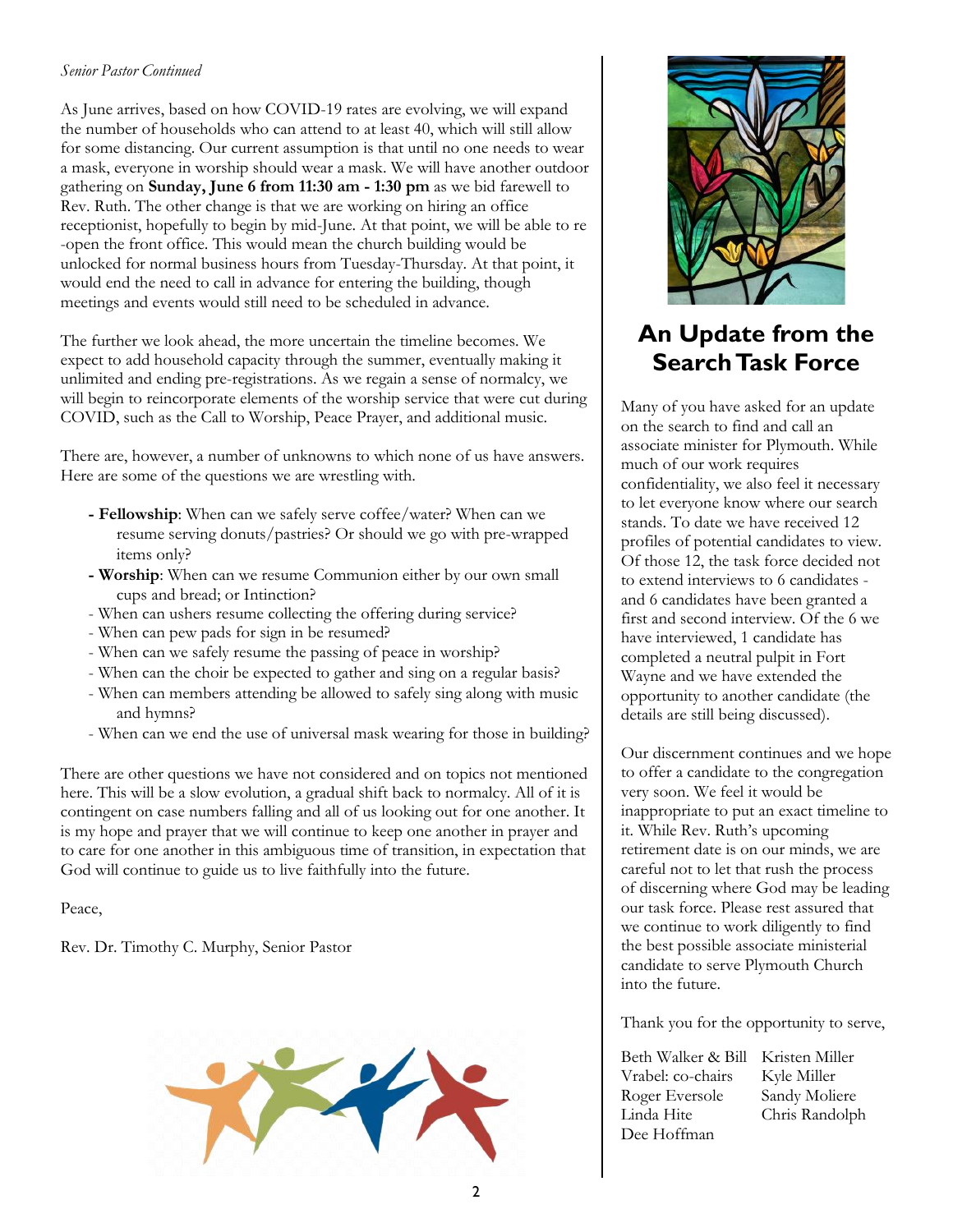### **From the Associate Pastor**

Dear Friends,

Retirement calls up the phenomenon referred to as Life Review. As I look forward to new experiences and open time in which to try new things, I am reflecting on past people, places, and events. Most basic is the number of addresses where I received USPS mail. Then come the towns or cities where I lived and worked. Interwoven were numerous congregations.

> Here is my tally: + Street addresses = 24  $+$  Towns/Cities = 18  $+$  Churches  $= 17$



Whether I was a child/youth, adult member, seminary student assistant, called pastor, an active friend, or supply preacher, each congregation gave me a myriad of insights through its people, worship, space, and culture.

While each church was influential in my life, it is here at Plymouth where I genuinely discovered a spiritual home. Serving in your midst for two decades is the longest I have spent anywhere in my life. Among you I have been rooted and nurtured. We have met the changes and challenges of ministries in which we are engaged, and we have explored new horizons. Simply put, I have loved serving among you. I love who you are as people, as "a broader expression of Christian faith and community."

It has been a privilege for me to minister during transition into Rev. Timothy Murphy's pastoral leadership. I have shared my 'institutional memory' as possible, and I've had fun and learned much from him! Plymouth is ably staffed for the future with a balance of newer and longer-term persons. It is gratifying to know that you have even more energizing times ahead and ministries that will need all of you.

May God's wisdom and wonder enfold you!

Rev. Ruth E. Phillips



**Meet the New Communications Specialist**

Hello everyone! I'm Elizabeth Pruitt and I am the new Communications Specialist at Plymouth Church. I've been at Plymouth for about a month and a half, and I've been thoroughly enjoying my time here. I thought I would take this opportunity to introduce myself.

Back in April, I moved to Fort Wayne from Hillsdale, Michigan, where I have lived primarily all my life. In December of 2020, I graduated from Spring Arbor University, a small Christian liberal arts school in Spring Arbor, Michigan, with a bachelor's degree in Communication Studies. Being from a small town and an even smaller college, I felt I needed to get out and see the world, while still staying close to home. My college roommate, who hails from Fort Wayne, suggested I come live with her after college. So began my search for a job that felt right for me, and Plymouth was just the place!

You can usually find me listening to a podcast, going to trivia nights, or hanging out with my two cats, all with a cup of coffee in my hand. Because I am so new to Fort Wayne, I would always appreciate some recommendations of your favorite coffee shops, restaurants, and things to do in the area!

I look forward to what the rest of my time here at Plymouth will bring and getting to know you!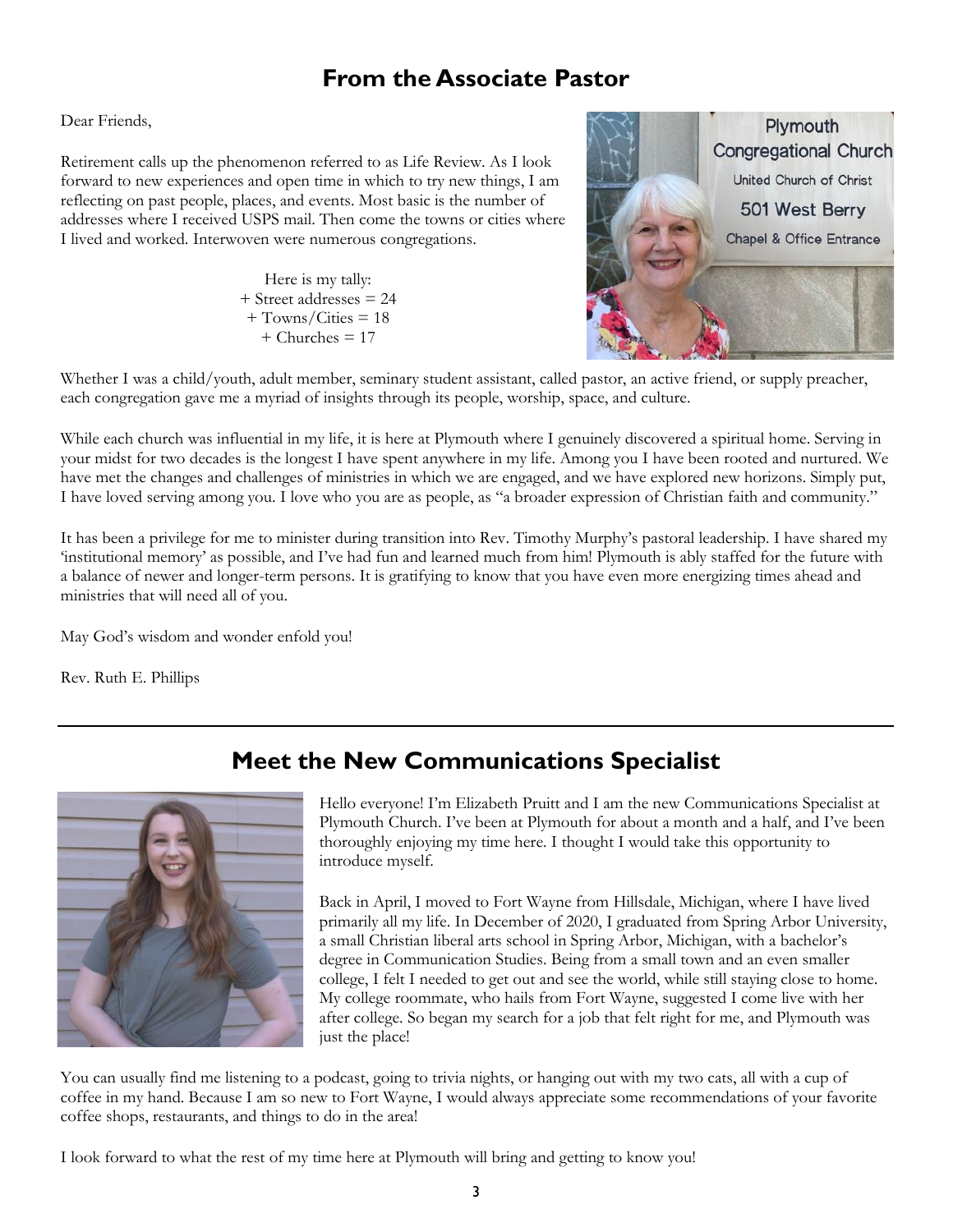# **Youth Director Celebrates 25th Anniversary at Plymouth Church**



June 11. Each year this date rolls around and I am reminded how lucky I am to have been asked all the way back in June of 1996 to take over the role of Youth Director at Plymouth Church. Libby Schlueter had done the job fearlessly, and brilliantly for many years, and she thought I would be "really good at this job." She was my Youth leader, my adult friend, my role model and I looked up to her. I am so glad I said yes.

These 25 years have flown by fast, and I have so many wonderful memories. The years of youth focused trips for Habitat for Humanity, our Regional and National Youth Events for the United Church of Christ, the many mission trips sponsored and created by our UCC denomination, and the outdoor recreational camping and canoe trips leave me feeling lucky.

I feel lucky because of the people, the relationships built over the years, the love and support, the growth of our youth program and the people who grew up in it. Plymouth's Youth Group has a rich history. One that goes back further than the 25 years I have been here, but I can only speak

for myself and the time I have had at Plymouth Church. I would like to say thank you to Jim Cates. He was once the senior high Sunday school teacher and it was he who introduced all of us to the "safe space" environment. Each week he reminded us that our youth lounge was a place where we could come and be ourselves in whatever form that was, and we would be heard, seen and most importantly, respected. "No matter who you are, or where you are on life's journey, you are welcome here." That was happening for us as young people way before it became our mantra. This was what I strived to create and maintain. I wanted to provide a place where our young people could come, and simply be themselves. Being a teenager can be tough sometimes, and I wanted to offer that place to come and be.

We have cooked far too many spaghetti dinners and taco bars to mention. Food seems to be what we are good at: cooking it, serving it, sharing a meal and cleaning up the kitchen. The conversations shared in that time are priceless. I feel lucky to have all those memories.

Twenty-five years is a long time. Not many people stay in youth ministry that long, and if they do, typically, it's not in the same congregation. Plymouth Church has been my home since I was seven years old. I grew up here. I was a part of the youth program here. And now, my own kids are growing up and experiencing some of the things I did as a kid, and that makes my heart happy. The past year has been different, and even at times difficult; COVID-19 has kept us apart and away from our normal schedules and events. My hope is we bounce right back, knowing things may be a little different. The one thing that has not and will not change is my love for working with teenagers, being an adult friend, and hopefully for a couple, being that role model that I was fortunate enough to have when I was that age.

This June 11, I will take some time to reflect and celebrate. I will remember all the awesome kids and teens that have come through the program, all the fun we have had, and most importantly, all the special relationships that came from this awesome place. And to the Congregation: Thank you for always supporting me and thank you for always supporting our young people. You are truly a blessing!

Peace and love,

Kara K. Jaurigue aka "KJ"

# **Like Us on Facebook**

Are you following Plymouth Church on Facebook? If not, you should be! Stay up to date with what's going on at Plymouth Church, the Fort Wayne community, the Indiana-Kentucky Conference UCC, and the official UCC. On our Facebook page you can message us with any questions or concerns, find out information on upcoming events and possible changes, learn ways to get involved with Plymouth, find links to our website and YouTube, and more!



Click [here](https://www.facebook.com/plymouthfw) to check out our page and give it a "Like" while you're there!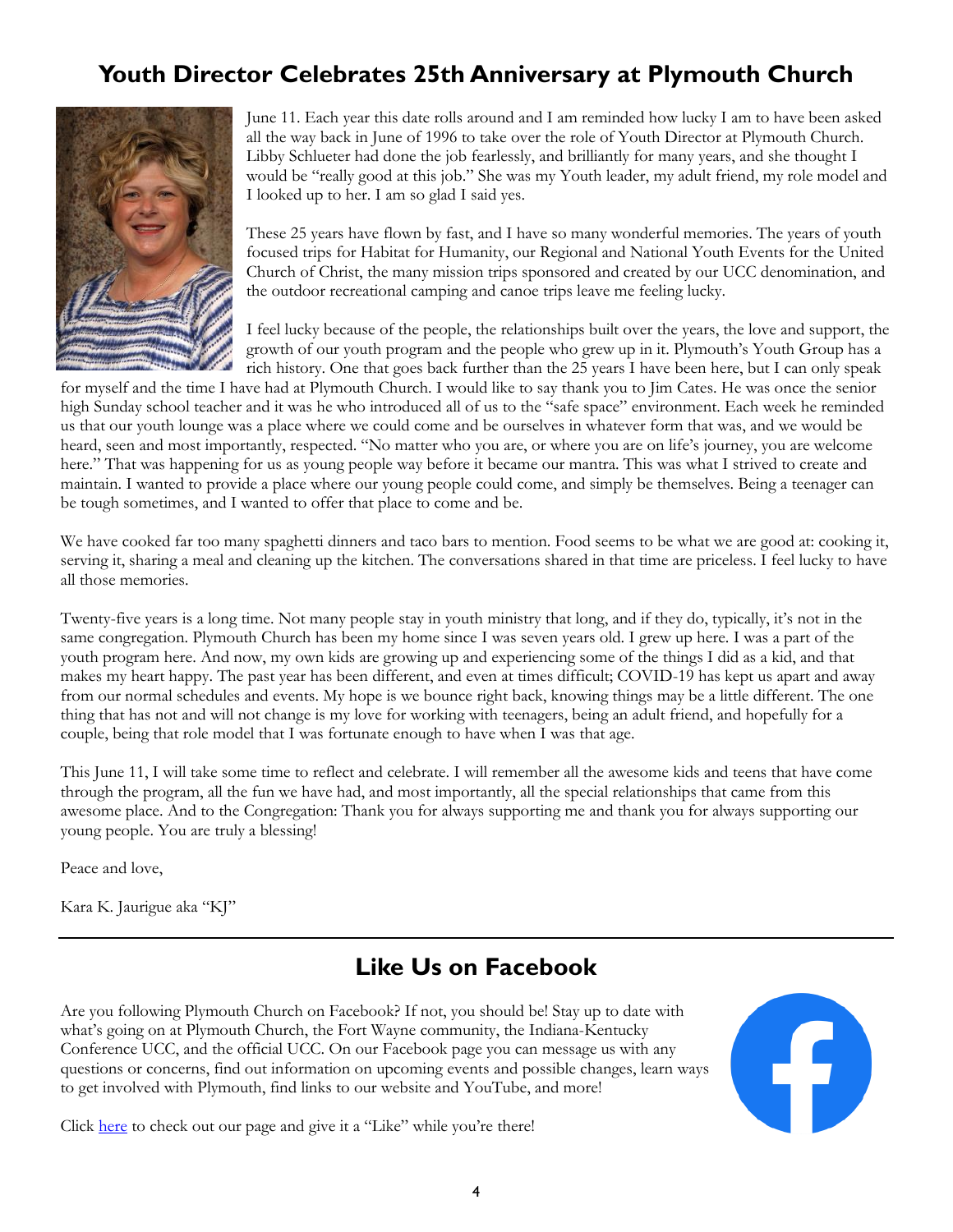# **Graduating Seniors**

#### **Veronica Beifus**

My name is Veronica Beifus and I will be graduating from Homestead High School. Some of my achievements while attending Homestead are, State in 2017 (Marching Band), 8 grand champs in show choir, and Best Performer junior year. I have partaken in show choir, Marching Band/Wind Ensemble, and Interact. Plymouth was a very prominent place in my younger life and I always took part in the Boar's Head. To my parents, Dee Hoffman and Brian Beifus: Thank you for being my parents and supporting me through the years.

I am going to attend Miami University in Oxford Ohio and plan on studying Psychology to continue on to graduate school in Neuropsychology or I-O Psychology.



#### **Jordan Dollarhite**

Hi friends, this is Jordan Dollarhite**.** I graduate from Northrop on June 5. Throughout high school I did show choir, softball, and participated in many school spirit activities. And of course outside of school I spent lots of time with our youth group. I've really loved getting to know these people over the course of many years.

I remember when I was very young being so excited to get ready for church and go upstairs to have Sunday school with my friends. Then when I got older being able to spend time outside of church with the youth group, and even later when I was able to roll out of bed after a long show choir night to attend covenant class. It may have been very difficult some mornings but



thanks to my moms, Heather and Michele, I was able to get to most of my classes. Because of that I just recently had the opportunity to be confirmed and baptized, which I am very grateful for.

Next year I plan to attend Ball State, however I am not yet sure what I wish to major in. Thank you Plymouth for being like another family to me. I will

always be thankful for the people I've met here and the opportunities and activities I was able to partake in.





# **Richard C. Hess Peace Studies Scholarship**

The Peace and Justice Committee is happy to announce the recipient of the 2021-2022 Peace Studies Scholarship.

Sanelisiwe Ncube, from Victoria Falls, Zimbabwe, is the fifteenth recipient of the scholarship. This fall Sanelisiwe continues to work toward a Master of Arts: Theology and Peace Studies from the Anabaptist Mennonite Biblical Theological Seminary in Elkhart, Indiana. The committee is pleased to support Sanelisiwe as she seeks to enhance justice and peace through her studies from the Seminary. Sanelisiwe states that "this integrated approach (academic study and engagement in the field) will help me develop interdisciplinary knowledge that draws insight from theological, biblical and historical studies into conversations with social science analysis and peacebuilding practices."

Ms. Ncube intends to return to Zimbabwe to teach and to work with non-governmental organizations in reaching out to the communities to reduce intolerance, fundamentalism and religiously motivated conflicts. She believes that the ultimate goal of peace building is using techniques "aimed at ensuring human security and prevention of violence and other conflicts." The PJs are delighted to provide support for Sanelisiwe as we are confident that her studies will guide her to lifelong work in promoting justice and peace. This year, the scholarship was made possible by the generosity of Bill Deans who contributed earnings from the sale of his Advent book to augment the earnings of the scholarship endowment.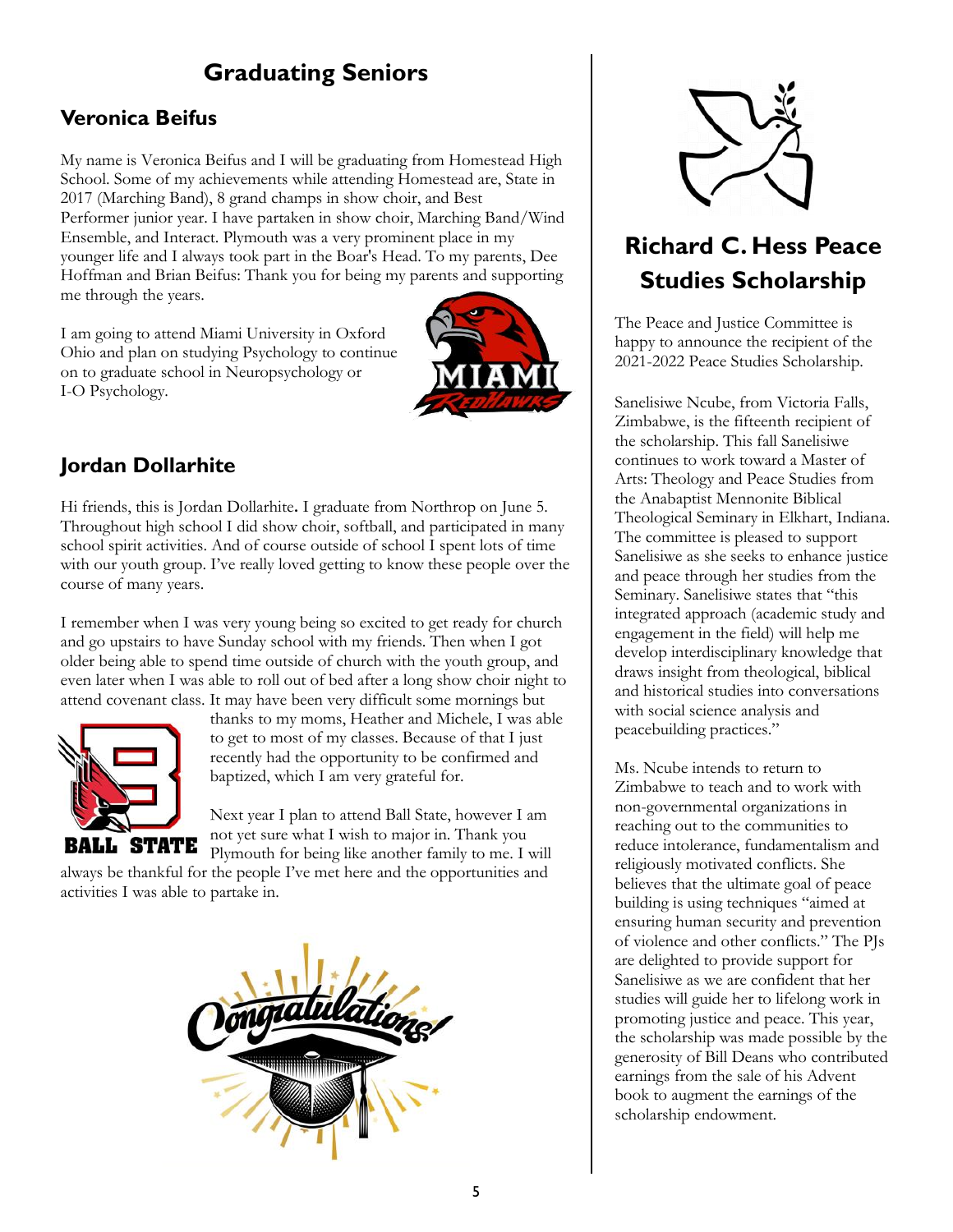

# **Letter Writers Needed**

Bread for the World is a collective Christian voice urging our nation's decision makers to end hunger at home and abroad. The pandemic has exposed vulnerabilities in our safety net and food systems. Child hunger in both the U.S. and abroad has skyrocketed. Specifically, we want Congress to:

**1) Make the Child Tax Credit (CTC) in the American Rescue Plan permanent and available to all children regardless of immigration status.** The CTC expansion would move millions of children out of poverty, as well as help reduce hunger and narrow the racial wealth gap exacerbated by unemployment as a result of COVID-19.

**2) Increase U.S. leadership and funding for global nutrition programs without which an entire generation may be denied of their God-given right to flourish.**

Letters to Congress supported with prayer are a bold witness to God's justice and mercy. If you want to help with writing three letters, one each to, Senator Braun, Senator Young and Representative Banks, please contact Lucy Hess at: **lrh22@frontier.com** or 484-4430. Letter templates and legislators' addresses will be provided. These letters can be sent via snail or email. Your letters can be the difference to convince our legislators to make these nutrition programs possible this summer and fall.

### **Thank You from Evangelism and Marketing!**

The end of May will mark a whole year of monthly supply drives benefitting different organizations in Fort Wayne! The Evangelism & Marketing Board has been blown away by the generosity of our fellow Plymouth folks, and so have the recipients of what we collect. You have supported the good work of the Positive Resource Connection, Camp Red Cedar, Just Neighbors, Wellspring, Cedars Hope, and the Boys & Girls Clubs of Fort Wayne. You have also been wonderful supporters of the students and teachers at our "adopted" school, Fairfield Elementary, through three separate drives addressing different needs.

During our most recent drop-off, at Just Neighbors, their staff were laughing as we unloaded pillow after pillow to carry in. It turned out that earlier that day they had been discussing the fact that they were down to only five pillows, and they weren't too sure when they'd be able to get more. Needless to say, they were delighted to receive over 25 pillows from us, along with the cleaning supplies!



*Donations collected during this month's supply drive.*

We wish that everyone who donates could come along for dropping off the donations, so you could experience the surprise, happiness, and gratitude of the recipients first-hand. Since that isn't possible, we'll share this thank you poster made for us by some of the kids at the Boys & Girls Club, thanking us for their supply bags. With the donations you provided, BGC was able to provide supplies for all 50 kids who attended their Spring Break Day Camp.



# **Visiting Plymouth**

If you have a need to visit the office, we'd love to see you! Remember to schedule an appointment at least 24 hours in advance. No one is at the front desk, so please arrive on time so a staff member is available to greet you and unlock the door. Please wait at the Berry Street entrance and be prepared to sanitize, sign-in, and wear a mask.

Please email Tina Puitz at  $\text{tmp@plymouthfw.org}$  or call the office at (260) 423-9424 to make an appointment. Thank you.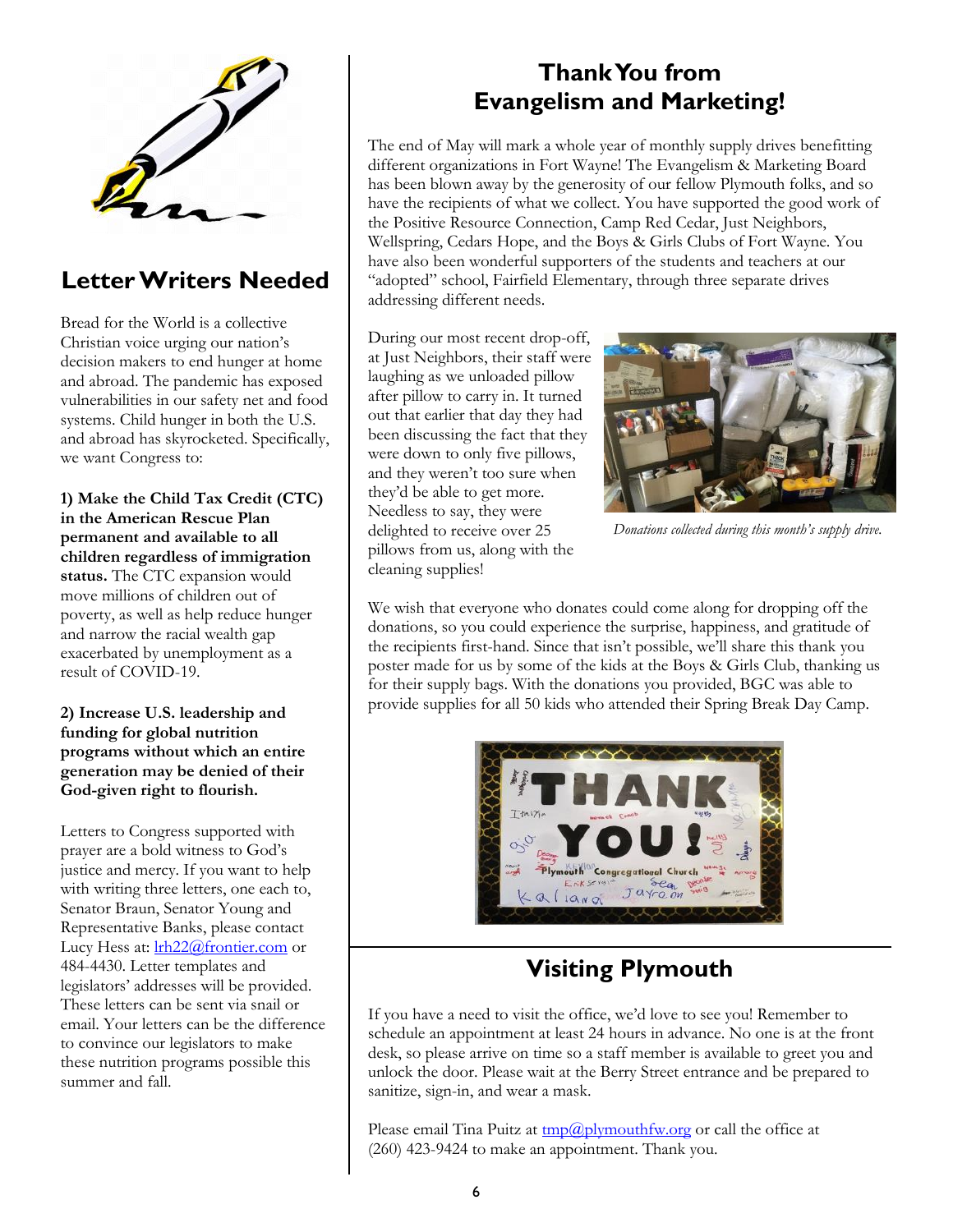# **A Year of Jubilee**

Beginning May 23, and through the end of September, the Evangelism and Marketing Board invites you to be part of something special.

In 2018, there were about 1.4 million adults in Indiana with unpaid medical bills. That's 26.8% of the adult population, and at 4% higher than the national average, the thirteenth highest percentage in the country. For too many families, just one health emergency can create a financial crisis – often resulting in bankruptcy. Imagine the relief these individuals would feel if they received a letter saying that their debt has been abolished, and they were free from the claim it had on them!

Evangelism & Marketing is grateful and delighted to announce that we were allotted \$5,000 from Plymouth's 2020 surplus as the seed for what we hope will be a flourishing fundraising campaign to eliminate medical debt in our region through a non-profit organization called RIP Medical Debt. The goal will be to raise at least \$20,000 – which is enough to eliminate \$2,000,000 in medical debt! We also have invited our local UCC neighbors to join us, and so far have received an enthusiastic "Yes!" from Peace UCC and First Congregational UCC Angola. In addition to partnership with other UCC congregations, we are pleased to say that Plymouth's Benevolence Committee has set aside funds to match the first \$2,000 in donations! If well begun is half done, as the saying goes, we are already well on our way to a successful campaign that will bring relief to many people.



If you have not heard of RIP Medical Debt, they are a non-profit organization that purchases medical debt currently in collections and then forgives it. They have been doing this since 2014, eliminating nearly \$4 billion in medical debt for over 2 million families in the US – made possible in part with funds raised in successful

campaigns by UCC churches (Christ the King UCC in St. Louis and Trinity UCC in Chicago are recent examples). For every \$1 donated, they can eliminate \$100 in medical debt on average, which is a remarkable impact. Even better, when donations are made through a campaign like ours, every single penny goes toward purchasing medical debt!

In Luke's gospel, when Jesus returns from his 40 days in the wilderness, he begins his public ministry by going to the synagogue and reading from Isaiah 61, "The Spirit of the Lord is upon me, because he has anointed me to bring good news to the poor. He has sent me . . . to let the oppressed go free, to proclaim the year of the Lord's favor." He told the people that this scripture was now fulfilled in their hearing. May we, the living body of Christ in our time, bring good news to the poor and proclaim the year of the Lord's favor, and fulfill the scripture in the hearing of our neighbors who need it most.

Please note: At the time of this writing, the campaign web page is not available. Be on the lookout for the link information in the May 23 bulletin and on our website and Facebook page.

Learn more about RIP Medical Debt at [http://www.ripmedicaldebt.org.](http://www.ripmedicaldebt.org/#stories)



#### **Sunday School Updates Knowing Jesus in a New Way**

After the resurrection, the disciples learned to know Jesus in a new way. Our Sunday school at-home stories this spring observe how those postresurrection encounters give us hints about how we can continue to experience Christ. Even today, we can know Jesus through doubt like Thomas, through breaking bread together like the disciples on the road to Emmaus, or through answering Jesus' commission to keep telling this story.

After a year of featuring the works of Plymouth's adult artists, who better to illustrate these "New Way" stories than our youngest artists? Seven artists from ages 8 to 16 created the illustrations on this set of story cards.

One final activity packet will be in the mail soon. Then, at the outdoor Pentecost gathering on May 23, we'll have activities to celebrate the end of this extraordinary program year. We are looking forward to a spirit-filled day of reconnecting—and hoping that next year we will spend more of our Sunday school time in person together.

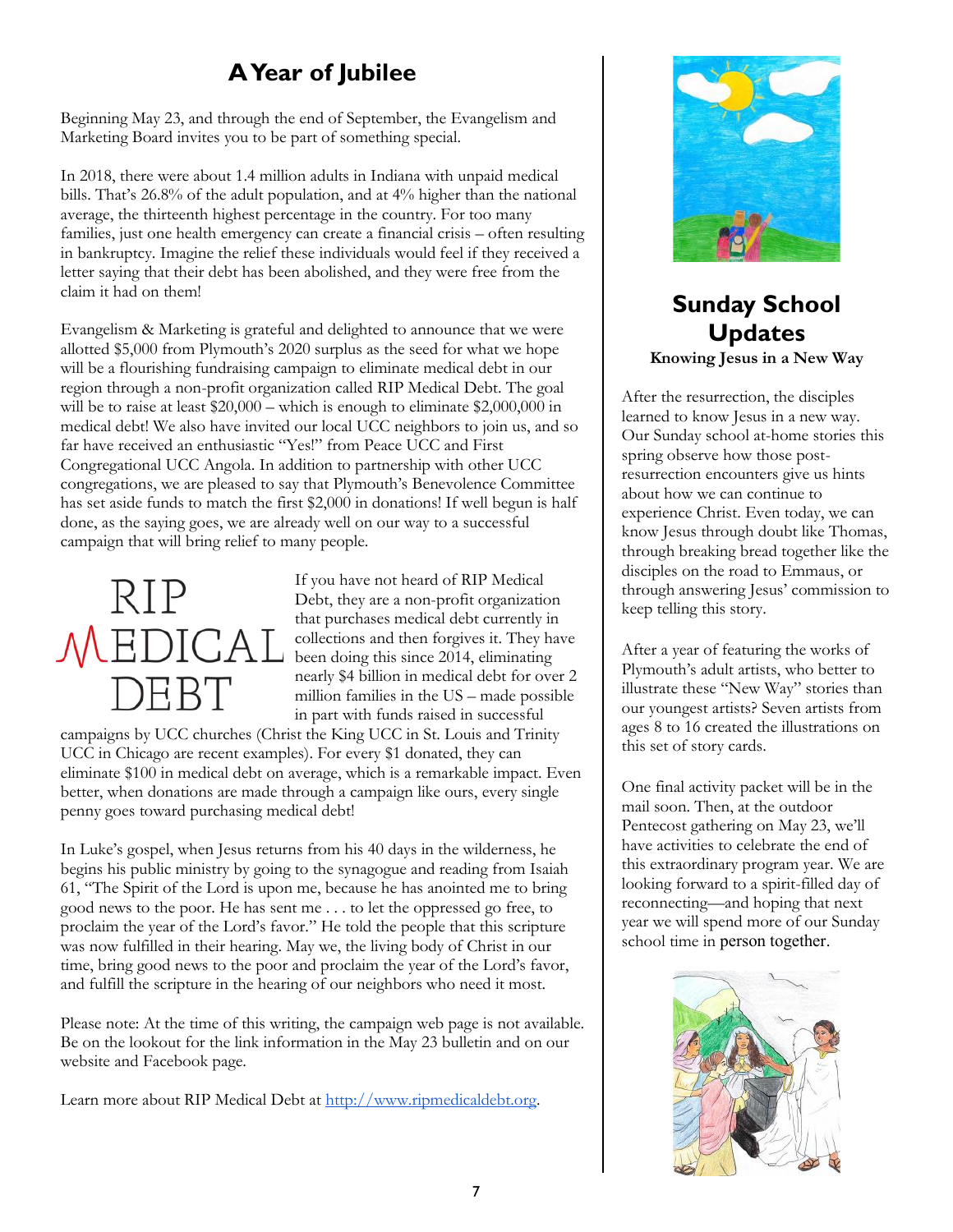

# **A Celebration of Spring: Plymouth Music Series**

On Sunday, May 2 at 4:00 pm Plymouth Music Series premiered a concert from the Folsom Room entitled "A Celebration of Spring" The concert featured THE SERENADE FOR STRINGS by Tchaikovsky and THE SEASONS by Vivaldi. If you have not yet enjoyed this performance, you can still view it on YouTube for the next month or so.

Click [here](https://www.youtube.com/watch?v=k-SDNOfz40c&t=6s) to watch the concert.

This was a welcome opportunity for our area string players who have been struggling for income all season due to the pandemic and other ongoing issues with the career musicians in our city. Your donations have been a source of meaningful, practical support for these musicians and all the performers you have supported all season long. As planned and promised, we dedicated every dollar this season toward hiring our local musicians for the concerts we planned at Plymouth Church. So, we end the season satisfied with our efforts, but with a pretty empty bowl!

If you can, please make a donation to the Music Series; it will definitely help us plan more such concerts in the future! Click [here](https://www.plymouthfw.org/donate), click the "Donate" button, and then choose "Plymouth Music Series" when making your donation.

Thank you for your support and for helping to keep our local musicians making music in our community!

# **2021 Recipients of Plymouth Benevolence Grants and Capacity-Building Grant**

The Benevolence Committee awarded 22 Benevolence Grants and one Capacity-Building Grant for 2021, in addition to our annual contributions to Our Church's Wider Mission (IN/KY Conference), the "CUE" seminaries of the UCC, and the UCC Open and Affirming Coalition. In total, \$101,686 in benevolence funds were distributed. This level of benevolence outreach is possible only because of your generosity with your resources, and the generosity of those from whom we inherited Plymouth's legacy. Thank you for making these gifts possible.

#### **Capacity-Building Grant (\$20,000) recipient**: **Neighborhood Christian**

**Legal Clinic.** The Neighborhood Christian Legal Clinic was founded in Indianapolis in 1994, opening several satellite offices since then, including one in Fort Wayne in 2009. Their mission is promoting justice and demonstrating Christ's love through providing free legal representation and legal education for low-income individuals who could not afford such services otherwise. The Clinic states that they seek "to show God's heart for justice by serving and empowering all clients, regardless of background or religion. Our goal is to free our clients from the legal burdens that have kept them from flourishing." In 2020, the Fort Wayne office served over 250 cases, with primary areas of need including immigration, housing, and family law. The Neighborhood Christian Legal Clinic provides service to over 10,000 Hoosiers each year.

#### **Benevolence Grant (\$1,000 - \$2,000) recipients**:

- Amani Family Services
- Associated Churches
- Blue Jacket
- Carriage House
- CASS Housing
- Center for Nonviolence,
- Crossroad Child and Family Services
- Easter Seals ARC of Northeast Indiana
- Erin's House
- Faith in Indiana (Fort Wayne)
- Give Hear
- Growing Hope Globally, Indiana Center for Middle East Peace
- Matthew 25
- Mental Health Association of Northeast Indiana (Cedars Hope)
- Mustard Seed Furniture Bank of Fort Wayne
- Neighborlink Fort Wayne
- Northeast Indiana Positive Resource Connection
- Thirteenth Step House
- Turnstone Center for Children and Adults with Disabilities
- Vincent Village
- Wellspring Interfaith Social Services

Finally, an emergency grant of \$6,532 was awarded to the East Wayne Street Center. These funds will be used to replace their antiquated heat pump and get the boiler thoroughly cleaned and serviced. Without such maintenance, their system will fail, rendering them unable legally to provide the important services they offer, including their Head Start program. Their request was too large to be a Benevolence Grant, and it didn't really meet the requirements for a Capacity-Building Grant, but the Committee agreed that it would be good to provide the assistance. We are grateful for the boost to our budget we received from Plymouth's 2020 surplus, which allowed us to fund this project.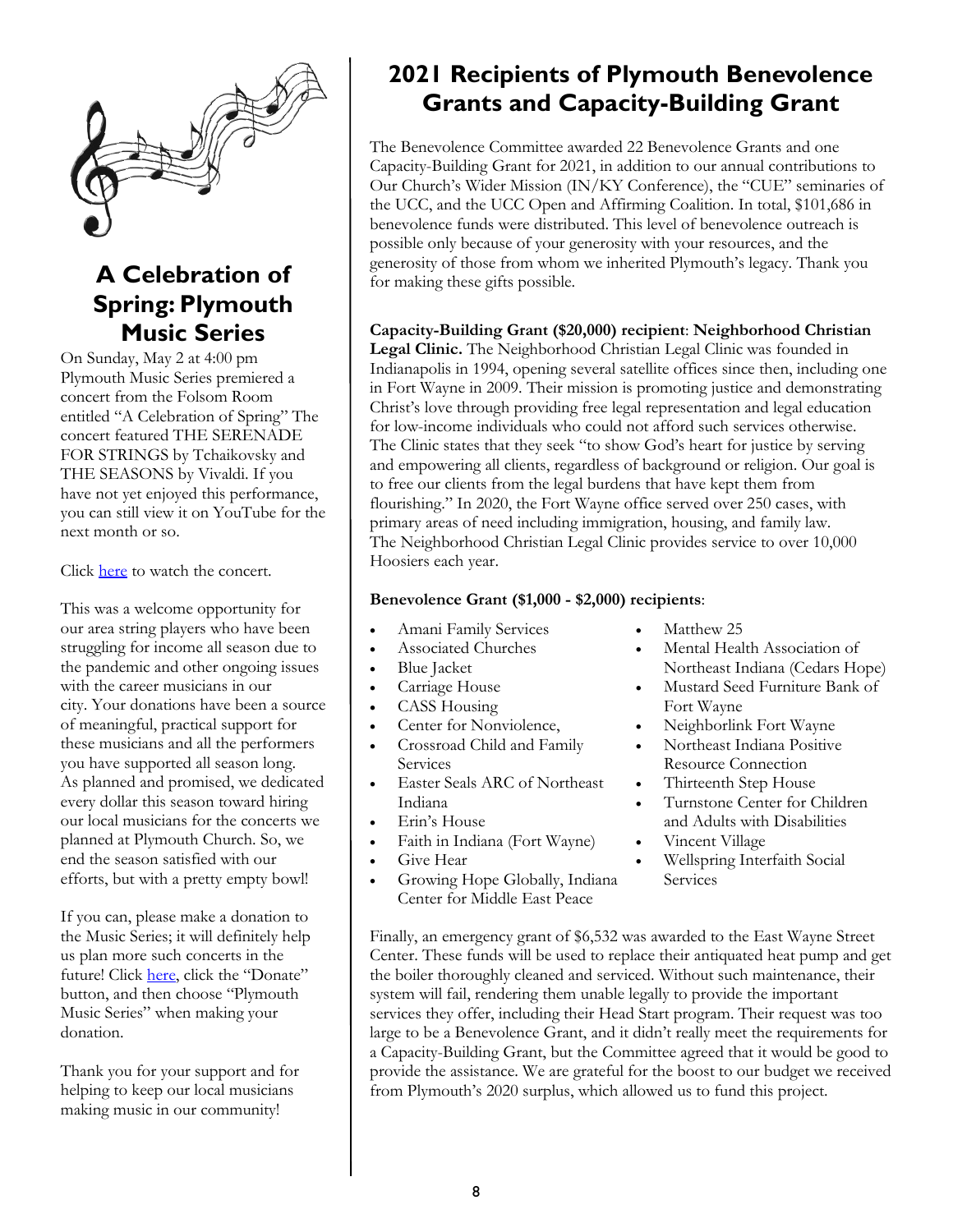# **Plymouth People In Our Prayers**

Archer Family, Charlie Belch, Donna Belch, Roberta Braunlin, Colleen Carteaux, Kris Conner, David Cornwell, Judy Crooks, Brad Crowder, Lynda and Mike Eckard, Ann Filler, Roy and Mary Gilliom, Eric Glenn, Robin Grimm, Joan Hartwig, Nancy Jordan, Marty Kabisch, Nancy Kilduski, Elizabeth Klooze, Ginny Laudadio, Beth Lauer, Mary Joan Lauer, Brian Laurenz, Carol Lewark, Joan Lipscomb, Sheldon Lockwood, Janet McCoy, Mary McCoy family, Bev McFadden, Jim Nelson, Bonnie Pennock, Cindy Pflueger, Mariah, Anna, Jackson and Quentin Pierle, Tod Ramsey, Noel Resor, Anne Rowland, Patrizia Saladini-Stark, Jacqueline Sanders, Rick Schilb, Vivian Schilb, Barbara Senn, John Shannon, Maureen Shea, Travis Sheets, Shirley Slater, Johanna Smith, Marian Waltz, Simon Western, Stan Volz.

**Sympathy** is extended to Carol and Stan Fahl on the death of her sister, Linda Louise Elonzae, March 28, Roanoke. Also to Kara Jaurigue, Elyse and Andrew, on the death of their Aunt Linda.

**Sympathy** is extended to family and friends on the death of Mary Benninghoff DeWald, 102, March 30, Summerville, SC. Mary was a member of Plymouth Church for 85 years, nearing 86 years in April.

**Sympathy** is extended to Margie and Terry Dougherty on the death of her mother, Anna Marie Neuenschwander, 102, on April 12.

**Sympathy** is extended to Steve Etheridge and family on the death of his mother, Mary Lee Etheridge, 91, on April 27.

**Sympathy** is extended to Susie Nell and Caleb Hollingsworth on the death of her father and his grandfather, Frederick Nell, May 1, in Beaver Dam, WI.

**Sympathy** is extended to Jim and Gina Arata and family on the death of his father, James Andrew Arata, May 13.

**Sympathy** is extended to Jeff and Heather Moore on the death of his father, David Moore Sr., May 15. Sympathy also to Hannah, Zoe, Ren, and Ella Moore on the death of their grandfather.

**Sympathy** is extended to family and friends of Dan Hamblin, who died unexpectedly and suddenly, May 16.

**Sympathy** is extended to Doug and Abby Powers and family on the death of his mother, Emily M. Powers, 99, May 18, Youngstown, OH.



# **Indiana-Kentucky Conference UCC COVID-19 Guidance**



Rev. Murphy received updated guidance from our Conference Minister, Rev. Chad Abbott, on May 14 in light of the CDC's evolving guidelines on

mask wearing. It comes from the Wisconsin Council of Churches, released May 13, entitled "Love Builds Up."

The COVID-19 pandemic continues to be a significant factor in our lives for when and how we gather together. The current abatement and the hope associated with vaccines, however, does not yet mean a return to "normal." The broad guidance, for now, is to follow a "two out of three" approach: masks, social distancing, and outdoors. Drop one of them but keep the other two for the time being.

Click [here](Rev.%20Murphy%20received%20updated%20guidance%20from%20our%20Conference%20Minister,%20Rev.%20Chad%20Abbott,%20on%20May%2014%20in%20light%20of%20the%20CDC’s%20evolving%20guidelines%20on%20mask%20wearing.%20It%20comes%20from%20the%20Wisconsin%20Council%20of%20C) to view the full guidance.

# **COVID-19 Vaccination Eligibility**

The state of Indiana recently expanded the age range of who is eligible to receive a COVID-19 vaccination. **As of May 13, anyone 12 and older** can schedule to receive a vaccine.

If you are eligible, you can schedule an appointment [here.](https://vaccine.coronavirus.in.gov/) If you have difficulty registering online, you can dial 211 from any phone for assistance**.**